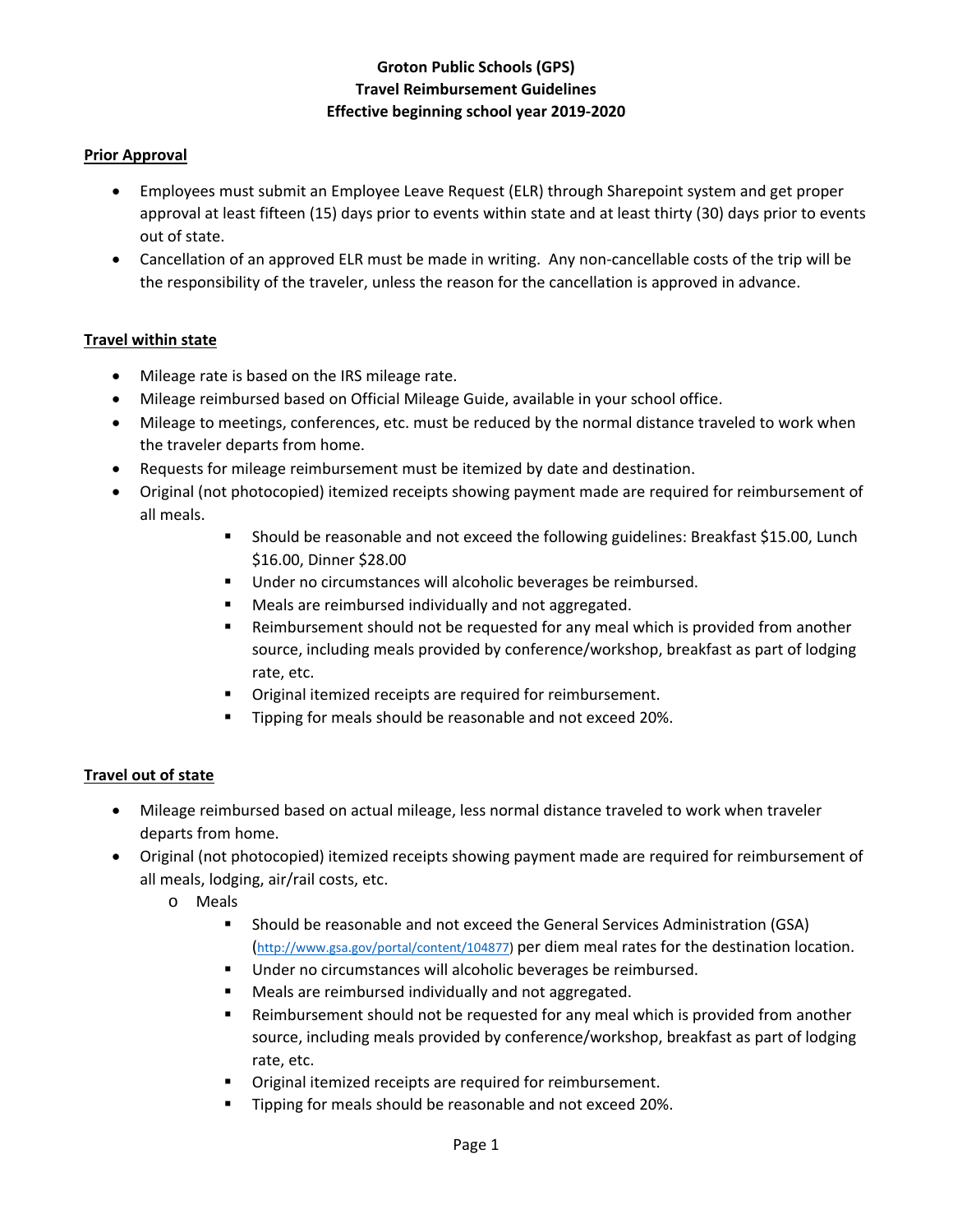# **Groton Public Schools (GPS) Travel Reimbursement Guidelines Effective beginning school year 2019‐2020**

- o Lodging
	- Should be reasonable and not exceed the General Services Administration (GSA) (http://www.gsa.gov/portal/content/104877) per diem lodging rates (excluding taxes) for the destination location.
	- **Lodging taxes are reimbursable (must be shown on receipt).**
	- Original itemized receipts are required for reimbursement.
	- **Traveler should make every effort to obtain lowest cost lodging possible. In the case of** a conference, travelers are permitted to stay at the conference hotel.
	- If more than one employee has been approved to travel to the same conference, GPS encourages sharing of lodging when possible and practical.
	- Travelers will not be reimbursed for airport hotel costs prior to the day of departure or after arrival, unless approved in advance.
- o Air/rail travel
	- Travelers should purchase the lowest commercial fare available using the most direct route.
	- In selecting a commercial fare, travelers should not consider their preference for airline, type of aircraft or connecting airports, but instead choose lowest fare.
	- Travelers may not insist on non-stop flights; as trip may require one stop or transfer in order to meet lowest fare requirement.
	- Travelers should purchase non-refundable tickets, unless a refundable ticket is documented to be less expensive.
	- Baggage fees will be reimbursed for one (1) piece of check luggage each way. Excess weight baggage charges will not be reimbursed.
- o Car Rental
	- Request to rent a vehicle must be justified and will be considered if public transportation is not available, or if car rental results in cost savings.
	- If traveler is staying at conference location, rental vehicles are normally not allowed as staying at the conference location eliminates the need for transportation other than to and from the airport.
	- All traffic or parking citations in district, personal or rental vehicles are the responsibility of the drivers and will not be reimbursed.
	- Original itemized receipts are required for reimbursement.
- o Other Transportation
	- Reasonable use of taxis, airport shuttles and ride‐sharing to and from the airport terminal and conference site will be reimbursed as long as the lowest cost option is chosen.
	- Original itemized receipts are required for reimbursement.
	- Cost of taxis, etc. to and from non-conference events, social events or personal events are not reimbursable unless approved in advance.